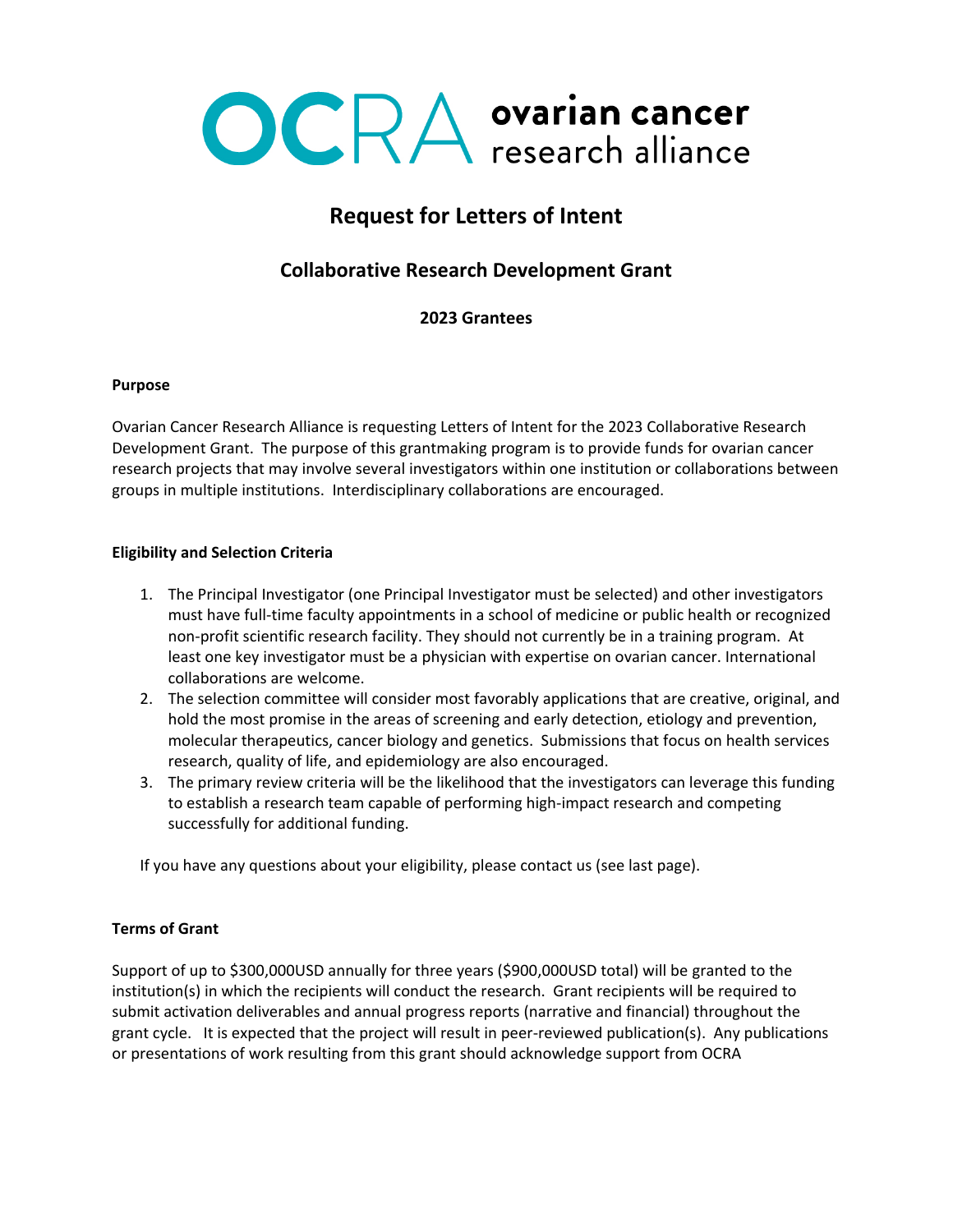#### **Selection Process**

Letters of Intent will be reviewed by Ovarian Cancer Research Alliance's Scientific Advisory Committee (SAC), which is comprised of distinguished members of the medical, research and patient advocacy community from across the United States. The majority of LOIs will be triaged at this stage; only a fraction of those submitting LOIs will be invited to submit full proposals.

#### **Timeline**

The submission deadline for LOIs is 5:00pm ET on April 7, 2022. Late submissions and extension requests are not permitted. All applicants will be notified of their status in late May. For those selected to submit full proposals, full proposals will be due mid-June.

#### **Application Process**

Letters of Intent must be submitted in English via the [proposalCENTRAL website](https://proposalcentral.com/GrantOpportunities.asp?GMID=99) [\(https://proposalcentral.com/GrantOpportunities.asp?GMID=99](https://proposalcentral.com/GrantOpportunities.asp?GMID=99)) by 5:00pm ET on April 7, 2022.

The proposalCENTRAL website is easy to use and will lead you through the completion of the application. We recommend you log into the website soon and familiarize yourself with the website as well as the required parts of the LOI.

The LOI must include basic contact information for the applicant, as well as a scientific abstract of the proposed research project, which should be presented in 6,000 characters or less (including spaces), as well as biosketches for all investigators. No figures, references, appendices, budgets or letters of recommendation or collaboration are required or accepted at this stage. Approval for the care and use of animals in a laboratory setting will be verified at time of activation (do not include with LOI). Each candidate may submit only one LOI per cycle.

Answers to frequently asked questions about the application process are available online [here](https://ocrahope.org/research/for-grantees/grant-application-faq/) [\(https://ocrahope.org/research/for-grantees/grant-application-faq/\)](https://ocrahope.org/research/for-grantees/grant-application-faq/).

#### **Technical Support**

If you are having technical problems with the proposalCENTRAL website, technical assistance is available from 8:30am – 5pm EST (GMT -4) by phone 800-875-2562 for toll-free in the U.S. and Canada or +1 703 964-5840 for direct dial international, and by email: [pcsupport@altum.com.](mailto:pcsupport@altum.com)

Questions about the substantive aspects of the application should be directed to Kristin McGowan (contact info below).

#### **About OCRA**

Ovarian Cancer Research Alliance (OCRA) is the leading organization in the world fighting ovarian cancer from all fronts, including in the lab and on Capitol Hill, while supporting women and their families. Visit ocrahope.org to learn more.